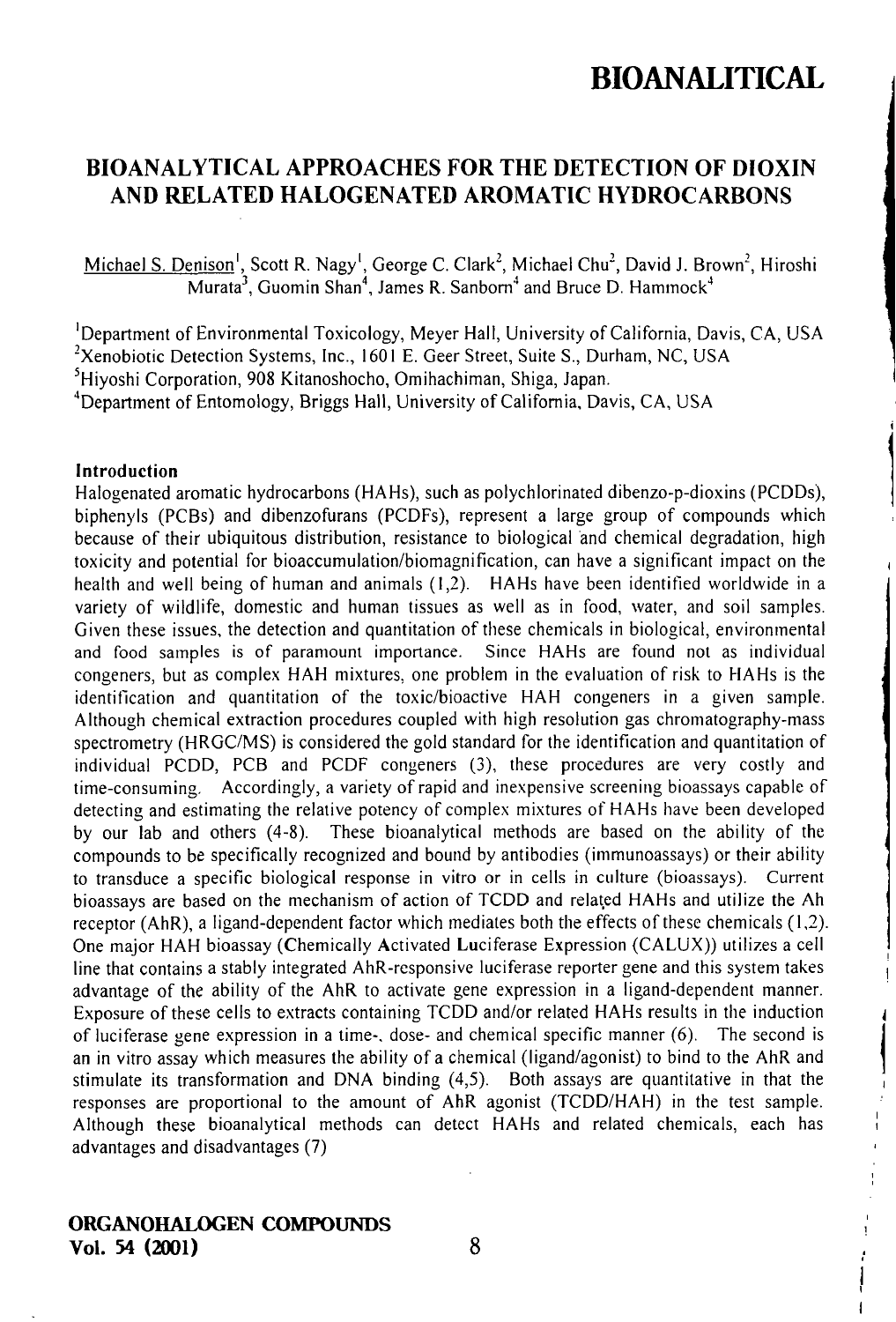### Materials and Methods

AhR-Dependent Bioassays. The AhR DNA binding assay was carried oul as we have previously described in detail  $(4,5)$ . For the CALUX bioassay, recombinant mouse hepatoma  $(H|L6.1c3)$ cells containing the stably transfected AhR-responsive luciferase reporter plasmid pGudLuc6.1 was used (6).

TCDD Immunoassay: Immunochemical analysis of extracts for the presence of TCDD-like PCDDs and PCDFs (i.e. those containing chlorine in the 2,3,7 and 8 positions) was carried out by ELISA using polyclonal antibodies raised against a TCDD-based immunogen (8). The ELISA ELISA using polyclonal antibodies raised against a TCDD-based immunogen (8). The analysis used conditions were as previously described (9) analysis used conditions were as previously described (9) and 2,3,7-trichloro-8-methyl-dibenzo-p-dioxin (TMDD) was used as the surrogate standard for these experiments.

#### Results and Discussion

Each of these bioanalytical techniques provides us with inexpensive method for the detection TCDD and closely relaled PCDDs and PCDFs. The TCDD/TMDD-dose response relationship of each assay is shown in figure 1 and these results reveal that the ELISA and DNA binding assays are very similar in their response to TCDC/TMDD. For the detection and quantitation of TCDD, the CALUX bioassay was 7-10-fold more sensitive than the ELISA and DNA binding assays. Comparison of the TCDD detection limits for these assays derived from these and other dose-response curves (Table 1) revealed that each assay is very sensitive (i.e. EC50/150 values for the assays of between 20-150 pM (0.5 to 1.8 pg/assay well) and minimal detection limits (MDLs) of between  $1-12.5$  pM (0.03 to 0.2 pg/assay well)).

| Assay Method       | $EC50$ or $IC50$ | MDL            |
|--------------------|------------------|----------------|
| CALUX              | $\sim$ 20 pM     | $\sim$   pM    |
| <b>DNA Binding</b> | $\sim$ 150 pM    | $\sim$ 1-5 pM  |
| <b>ELISA</b>       | $\sim$ 112 pM    | $\sim$ 12.5 pM |

Table 1. Comparison of the detection limits for TCDD for the HAH bioanalytical techniques.

Although these assays can readily detect TCDD, they are not specific for TCDD alone. The ELISA assay is the most specific of the three systems, but it also can detect any 2,3,7-chloro-substituled PCDD or PCDF. However, this assay fails to detect other related coplanar HAHs, such as the PCBs. In contrast to the ELISA assay, the CALUX and DNA binding assays respond to any chemical that can bind to and activate the AhR and this represents both a major advantage and limitation of these assays. However, we have found through extensive analysis of both pure chemicals and sample extracts that the DNA binding assay not only responds lo a much greater spectrum of chemicals (non-HAHs) than the CALUX bioassay, but the magnitude of response to a given extract is generally far grealer as well, likely due to its ability to be activated by numerous other chemicals in the mixture. In addition, we have observed that the in vitro AhR DNA binding assay nol only responds to chemicals that are solvent extracted from most chromatographic matrices, but that it can respond to contaminants present in most high quality solvents; none of there were positive in the CALUX bioassay. Although thc

#### ORGANOHALOGEN COMPOUNDS  $Vol. 54 (2001)$  9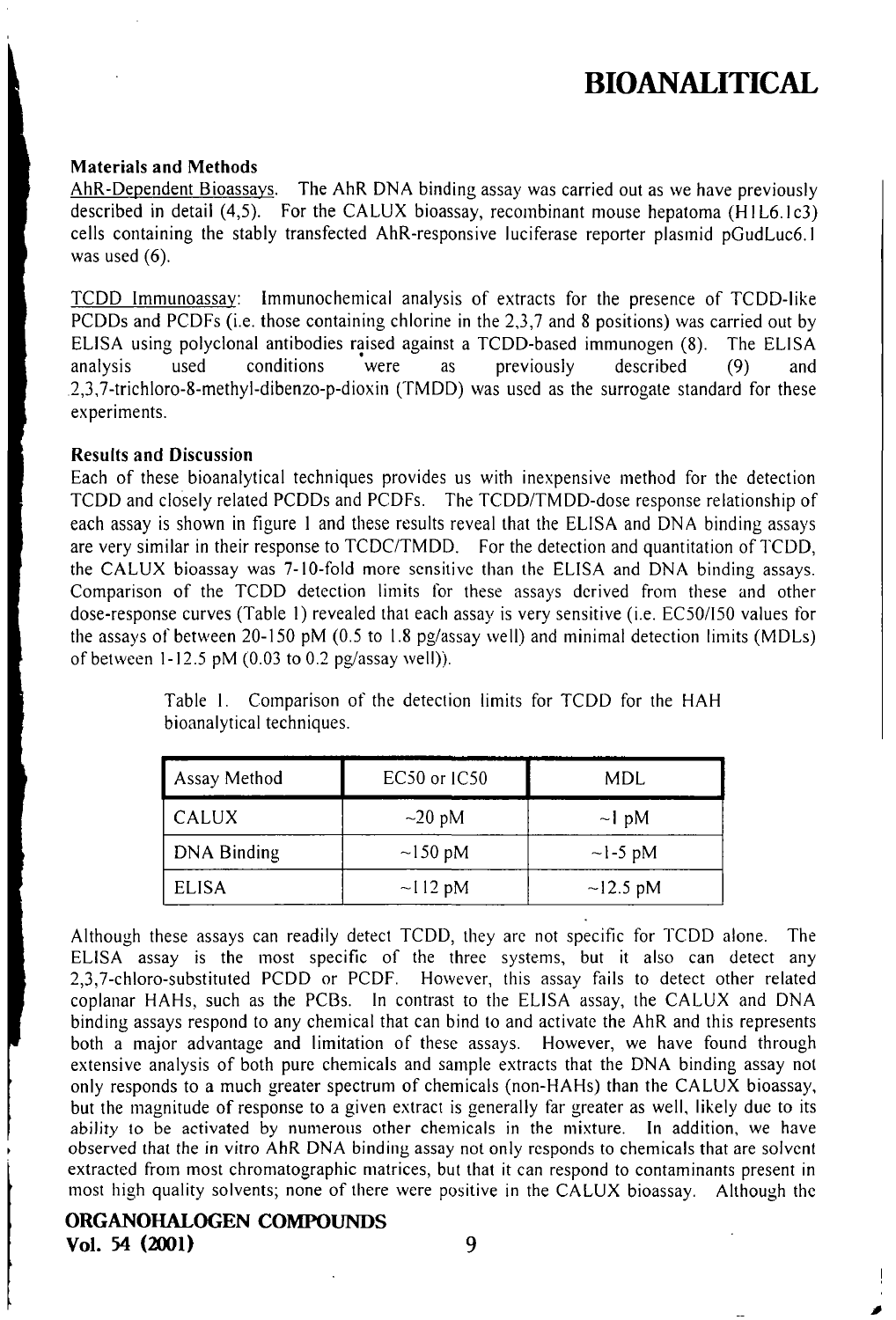CALUX bioassay can respond to chemicals in addition to HAHs, we have found that the inclusion of an appropriate clean-up step in the analysis procedure effectively eliminates false positives that arise from these "contaminating" AhR agonists. The high degree of correlation between the TEQs estimated by the CALUX bioassay versus that by HRGCMS for an cleaned up soil sample  $(Figure 2)$  demonstrates the removal of non-HAH AhR agonists from the sample extract. Interestingly, even after sample clean-up, false positives are still observed using the in vitro AhR DNA binding assay, presumably due to contaminating AhR agonists from the solvents and/or chromatographic matrices. This difference in response likely results from a direct access ofthe inducing chemical to the AhR in the in vitro DNA binding assay, while in fhe CALUX bioassay the inducing chemical must be able to enter the cell and survive metabolic attack. Given the high background activity of the AhR DNA binding assay, we conclude that it is an inappropriate screening bioassay for the detection of TCDD and related HAHs in unknown samples since it would result in an unacceptable number of false positives that would not be obtained using the CALUX bioassay system.

The low level of false positives observed with the CALUX bioassay coupled with the specificity of the immunoassay for TCDD-like PCDDs and PCDFs provides us with a relatively rapid two tiered screening system for TCDD and related HAHs. Because of ils somewhat broader range of chemical detection, the CALUX assay can first be used alone to eliminate samples that do not contain HAHs that bind to the Ah recepior. With a positive CALUX result, the sample can be further analyzed directly by HRGCMS procedures or taken to a second tier where it is evaluated by immunoassay. In this scenario, antibodies to TCDD, PCBs or other HAHs can be used to further discriminate positives in the CALUX assay into one of 4 categories: containing TCDD, containing PCBs that react wilh Ah receptor, containing both TCDD and PCBs or containing an Ah receptor agonist that is neither TCDD or PCB. In samples where only TCDD or PCBs are known to be the primary contaminant either the CALUX or immunoassay can be used alone. Additionally, the CALUX and immunoassays can be used to prescreen large numbers of samples in order to identify those that should be subsequently analyzed by the more costly and time consuming for GC/MS procedures. With proper controls it is very difficult to obtain false negatives wilh the CALUX and ELISA assays. Thus these techniques can be used to screen out large numbers of negative samples.

#### References

- 1. Safe S (1990) Crit Rev Toxicol 21:51.
- 2. Giesy JP, Ludwig JP, Tillitt DE (1994) In "Dioxins and Health" (Schecter A, Ed.), pp 249, Plenum Press, NY.
- 3. Ballschmiter K, Rappe C, Buser HR (1989) In "Halogenated Biphenyls, Terphenyls, Naphthalenes, Dibenzodioxins and Related Products" (Kimbrough RD and Jensen J, Eds), pp 239, Elsevier, Amsterdam.
- 4. Denison, M.S, Yao E (1991) Arch Biochem Biophys 284:158.
- 5. Seidel SD, Li V, Winter GM, Rogers WJ, Martinez El, Denison MS (2000) Tox Sci 55:107.
- 6. Garrison PM, Tullis K, Aarts JMMJG. Brouwer A, Giesy JP, Denison MS (1996) Fund Appl Toxicol 30:194.
- 7. Brouwer A, Ahlborg UG, van den Berg M et al. (1994) Eur J Pharm 293:1.
- 8. Sugawara Y, Gee SJ, Sanborn JR, Gilman SD, Hammock SD (1998) Anal Chem 70:1092
- 9. Shan G, Leeman WR, Gee SJ, Sanborn JR, Jones AD, Chang DPY, Hammock BD (2001) Anal. Chim. Acta, in press.

### ORGANOHALOGEN COMPOUNDS Vol. 54 (2001) 10